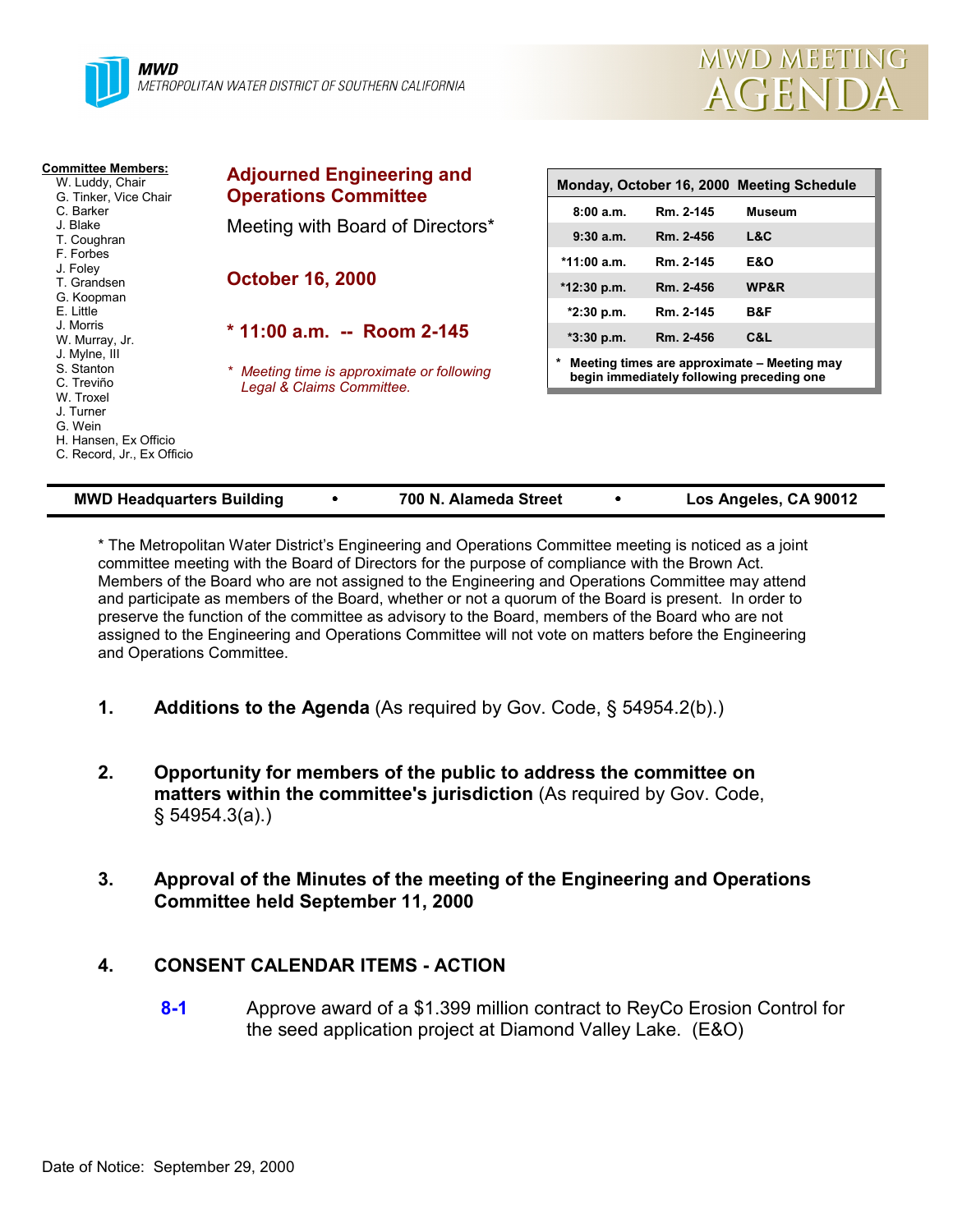## **5. OTHER BOARD ITEMS - ACTION**

**9-1** Authorize award of contract in the amount of \$2.383 million to L. D. Anderson, Inc. for construction of the North Rim High Water Road at Diamond Valley Lake. (E&O)

## **6. BOARD INFORMATION ITEMS**

- **10-1** Status report for the Diamond Valley Lake Project for the month ending August 2000. (E&O) **[Any discussion of claims will be heard in closed session. Conference with Legal Counsel—Significant Exposure to Litigation (one matter); to be heard in closed session pursuant to Gov. Code § 54956.9(b)]**
- **10-2** Status report for the Inland Feeder Project for the month ending August 2000. (E&O) **[Any discussion of potential litigation to be heard in closed session. Conference with Legal Counsel—Significant Exposure to Litigation (two matters); to be heard in closed session pursuant to Gov. Code § 54956.9(b)]**

## **7. COMMITTEE ITEMS**

- a. Oral report on Inland Feeder Completion Alternatives Review.
- b. Oral report on Infrastructure Reliability Protection Program Prestressed Concrete Cylinder Pipe Inspection Plan.

## **8. GROUP MANAGERS' REPORTS**

- a. Water System Operations Manager's update on system operations.
- b. Corporate Resources Manager's update on engineering activities.

# **9. FOLLOW-UP ITEMS**

None

## **10. ADJOURNMENT**